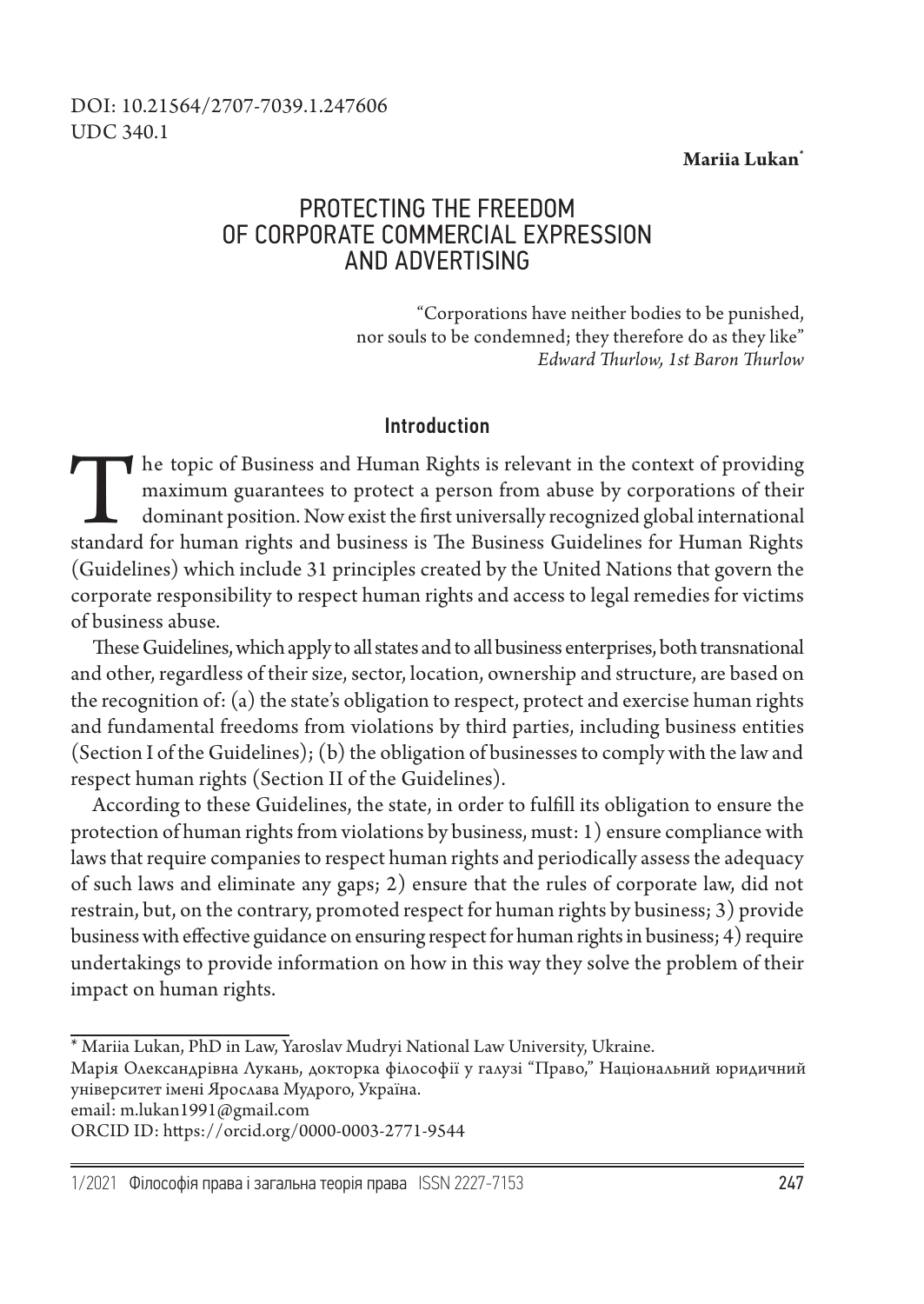In turn, companies should avoid realizing or promoting the negative impact on human rights caused by the activities of enterprises, and eliminate the consequences of such influence and seek to prevent or mitigate adverse effects on human rights that are directly related to the activities of the enterprise, its products or services, or due to the business relationship of the enterprise, even if they did not contribute to the occurrence of such consequences.

Ultimately, the individual must be provided with effective and appropriate judicial and extrajudicial mechanisms for the legal protection of human rights by the state, and businesses must establish procedures to ensure due diligence on human rights and ensure adequate redress. But what if corporations also need to protect their human rights? It sounds unusual, but it seems to have become a serious topic for philosophical and legal research.

This crystallizes a very interesting architecture for building human rights protection: the state-man-business. On the one hand, the state has a positive obligation to protect human rights from violations by third parties, including business, so how can the state balance this obligation with the protection of the "human rights" of business. On the other hand, business has a duty to respect human rights, but at the same time it can become vulnerable to both human activity and the state.



In our opinion, the concept of human rights protection of a company is In our opinion, the concept of human rights protection of a company is perceived more on human activity. In essence, business is a form of human activity. Since one person can harm another person, so a person can harm a certain form of human activity – the company, encroaching on, for example, business reputation in order to destroy the company, so companies also have the right to protect human rights. clearly if we think about the fact that the activity of any company in any business is based

Or, for example, restricting the company's freedom of speech (freedom of speech to certain people acting in the form of a company).

The topic of Business and Human Rights is multifaceted and has many aspects. It has been covered in scientific articles and monographs such as Angelica Bonfanti,<sup>1</sup> Marius Emerald,<sup>2</sup> Andreas Kulick, Adam Winkler and others.

The topic of Business and Human Rights is multifaceted and Human Rights is multipaceted and has many aspects.  $^1$  Angelica Bonfanti, Business and Human Rights in Europe International Law Challenges (London:<br>Routledge 2020) Routledge, 2020).

<sup>&</sup>lt;sup>2</sup> Marius Emberland, The Human Rights of Companies: Exploring the Structure of ECHR Protection (Oxford: Oxford University Press, 2006).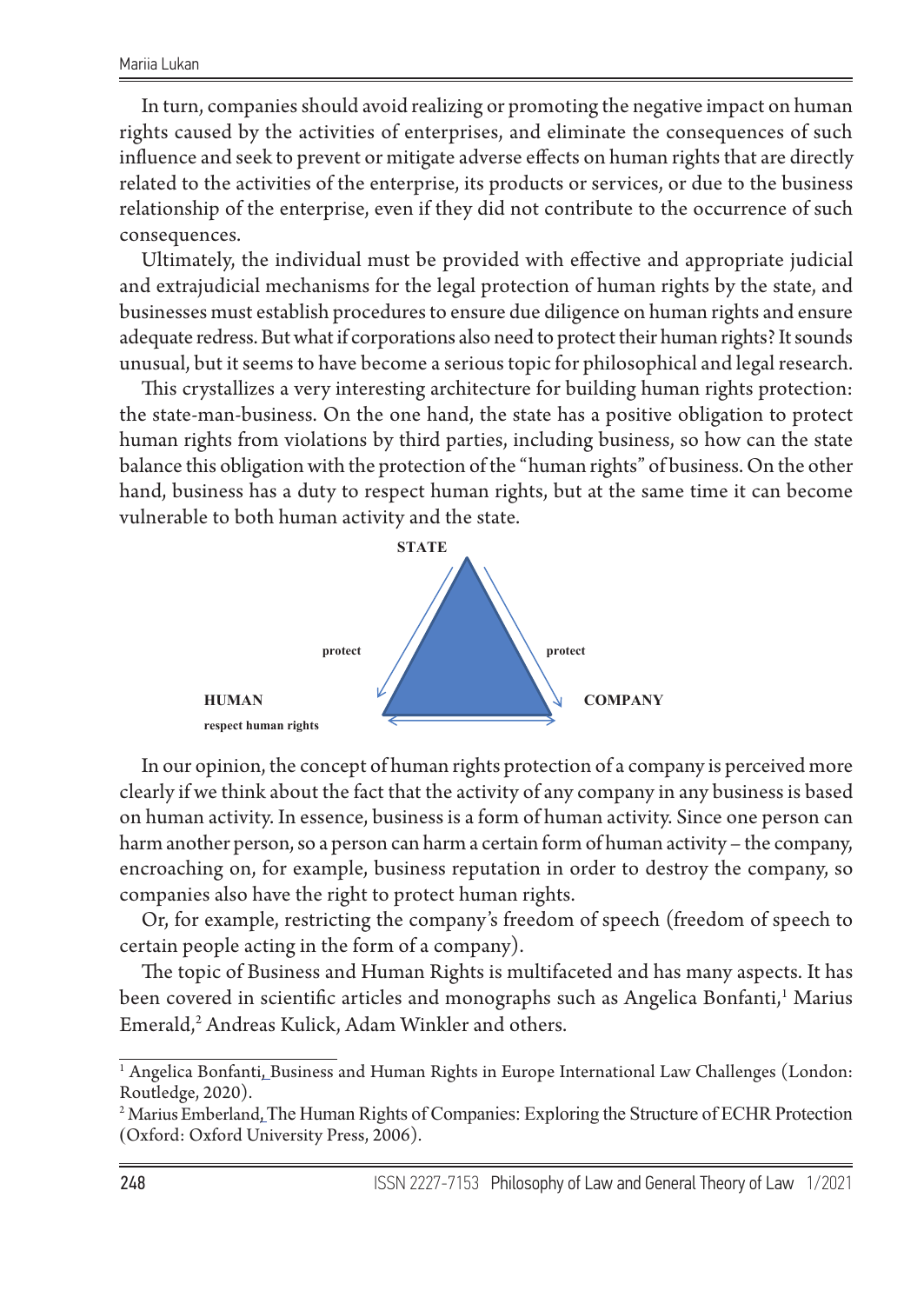Within the framework of this article, the human right of corporation to freedom of expression will be considered in the context of the practice of the ECHR.

The European Convention on Human Rights in its first article says that, "the High Contracting Parties shall secure to 'everyone' within their jurisdiction the rights and freedoms defined in this Convention."

This means, that the Convention extends its protection to the right of everyone, any natural person or legal entity. So, do corporations have human rights? Yes, they have.

Also, Article 1 of the Protocol 1 of the Convention speaks of a right to property for "every natural or legal person." In addition, various articles of the European Convention on Human Rights have been interpreted by the Court in a way that accommodates corporations and other legal persons as rights-holders.

Through the Court's jurisprudence, the Convention is a living instrument, interpreted in the light of present-day conditions and understandings.

Thus, the norms of the Convention are not some kind of "dry, strict theoretical provisions," on the contrary, as the European Court of Human Rights has repeatedly stated in its decisions, the norms of the Convention are a "living instrument" that should be interpreted in the light of modern conditions as required by the modern world.

Аs Andreas Kulick noted, we should take seriously the corporate form and the social reality of corporations. Through the corporate form, by creating an entity separate from human beings, corporations enable human activity that otherwise would not be possible and that in itself has a considerable impact on economic, social and political life. However, what should distinguish protecting human rights of corporations from protecting human rights of human beings is the underlying background justification why a law-maker bestows them with such status. While in the case of human beings such justification should be ontological – they are protected because they exist – in the case of corporations such justification can only be teleological: The law creates such social realities because they serve certain socio-economic functions. Consequently, the approach to determining the scope of corporate human rights must be functional.<sup>3</sup>

The fundamental value system of the European Convention on Human Rights is Democracy and the Rule of Law. The principles of effective and dynamic interpretation are the two main methods and interpretations by the Court of the Convention, aimed at bringing fundamental values to the fore and eliminating textualism and intentionalism.4 The principle of effective interpretation, states that the Convention must be interpreted in such a way that its rights are "practical and effective" and not "theoretical or illusory."

<sup>3</sup> Andreas Kulick, "Corporate Human Rights?" *European Journal of International Law* 32 (2) (2021): 537–70, https://doi.org/10.1093/ejil/chab040.

<sup>4</sup> The theory of intentionalism holds that the laws of statutes are determined by the enacting legislators' subjective law-making intentions (author's note. – *M. L.*).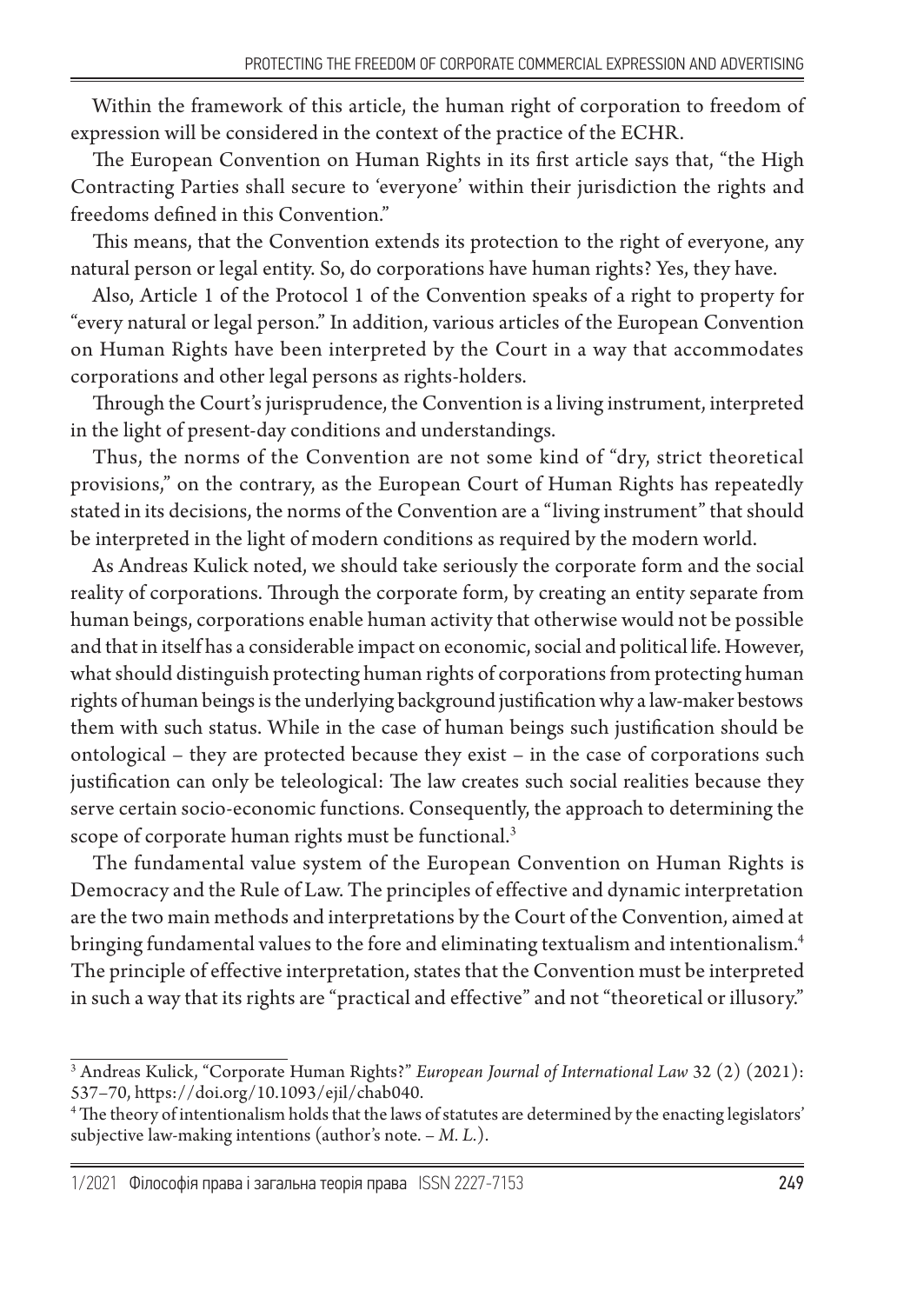The principle of dynamic interpretation sees the Convention not as a static document, but as a "living instrument" that "should be interpreted in the light of modern conditions."<sup>5</sup>

Of course, not all articles of the Convention that proclaim the protection of human rights can be applied to the protection of corporate rights. For example, corporations don't have coequal rights as living, so they cannot claim the protection of rights under Article 2 of the Convention (Right to life), or Article 3 (Prohibition of torture). But, they can claim protection for such rights as free speech (Article 10 "Freedom of expression"), privacy rights (Article 8 "Right to respect for private and family life"), due process, equal protection, property rights – rights that corporations use to challenge laws regulating the economy and the marketplace.

The Court's acceptance of corporations as beneficiaries of human rights has not escaped criticism. The criticism ranges from conceptual incompatibilities (human rights can only be extended to human beings and not to corporations), to quid pro quo $^6$  assertions (if companies refuse to accept human rights obligations, they should not be able to benefit from their protection).7

This implies that in accordance with the existing legal science approach, according to which the responsibility for protecting human rights lies with the "vertical" obligations of the state, then corporations should also be responsible for protecting human rights. In other words, if corporations want to benefit from human rights protection, then they must respect human rights themselves.

Corporations can seriously interfere with the exercise by individuals of their rights. It is clear that the domestic legislation of individual states is not sufficient or effective to regulate corporate behavior concerning human rights. There are many initiatives now exploring ways to hold corporations accountable for interfering with human rights, such as the UN Guidelines on Business and Human Rights.<sup>8</sup> A central question in international human rights law is whether the issue of corporation's interference in human rights should be addressed through the international legal framework, or whether non-legal approaches can better protect people, whether we need to go beyond the existing legal framework to achieve a de facto "horizontal effect"?9

 $^{\mathrm{5}}$  Winfried H. van den Muijsenbergh and Sam Rezai, "Corporations and the European Convention on Human Rights," *McGeorge Global Bus. & Dev. L. J.* 25(1) (2012): 43–68.

<sup>6</sup> *Quid pro quo* – "something for something" is a phraseological unit used in English in the meaning of "one good turn deserves another" (author's note).

 $^7$  Muijsenbergh and Rezai, "Corporations and the European Convention."

<sup>8</sup> UN, *The Business Guidelines for Human Rights* (2011), https://www.ohchr.org/Documents/Publications/ GuidingPrinciplesBusinessHR\_EN.pdf.

 $^9$  Lane Lottie, "The Horizontal Effect of International Human Rights Law in Practice. A Comparative Analysis of the General Comments and Jurisprudence of Selected United Nations Human Rights Treaty Monitoring Bodies," European Journal of Comparative Law and Governance 5 (2018): 6, https://brill. com/view/journals/ejcl/5/1/article-p5\_5.xml?language=en&body=citedBy-39140.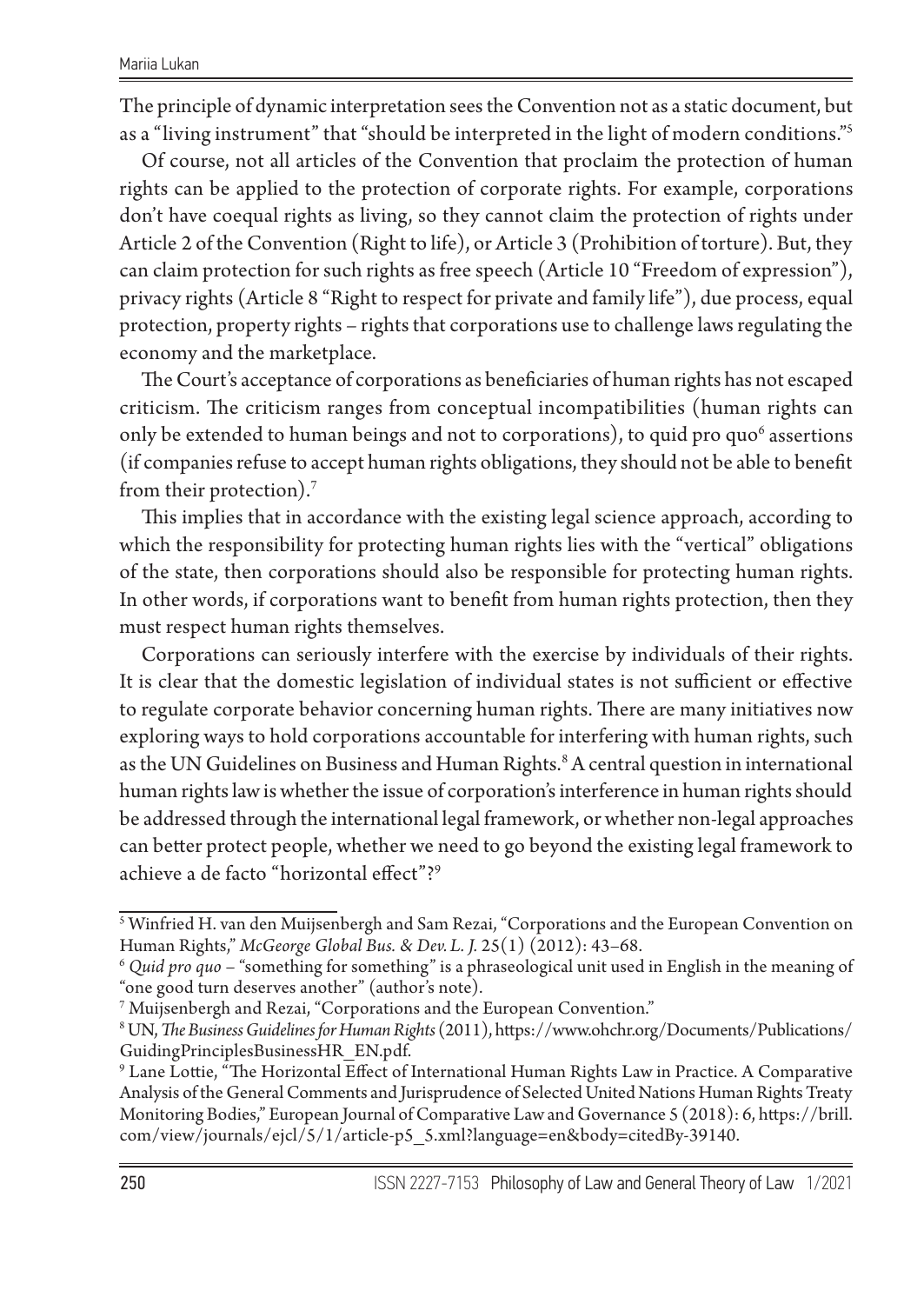It should be noted that the history of the formation of corporate rights is not some kind of ultramodern approach.10 It is known, for example, that in the USA there is such a concept as "corporate personhood" that means the legal notion that a corporation, separately from its associated human beings (like owners, managers, or employees), has at least some of the legal rights and responsibilities enjoyed by individual. In 1886 the first time that the Supreme Court holds the equal protection clause granted constitutional protections to corporations as well as to individuals in the case "Santa Clara County v. Southern Pacific Railroad Co."11 The case arose when several railroads refused to follow a California state law that gave less favorable tax treatment to some assets owned by corporations as compared to assets owned by individuals.

This article is about protection of corporate rights to freedom of expression and advertising.

## Protection of Сorporate Rights to Freedom of Expression and Advertising

Article 10 of the European Convention on Human Rights states, that everyone has the right to freedom of expression.12 This right shall include freedom to hold opinions and to receive and impart information and ideas without interference by public authority and regardless of frontiers. This article shall not prevent States from requiring the licensing of broadcasting, television or cinema enterprises. The exercise of these freedoms, since it carries with it duties and responsibilities, may be subject to such formalities, conditions, restrictions or penalties as are prescribed by law and are necessary in a democratic society, in the interests of national security, territorial integrity or public safety, for the prevention of disorder or crime, for the protection of health or morals, for the protection of the reputation or rights of others, for preventing the disclosure of information received in confidence, or for maintaining the authority and impartiality of the judiciary.13

The European Court first considered the right to freedom of expression in the case of De Becker v. Belgium, decided in 1962. In the 50 years since then, the Court has decided in the region of 1000 cases under Article 10, often along with other articles of the Convention. This impressive body of jurisprudence reflects a dynamic and evolving appreciation of the scope and nature of freedom of expression by the Court.

It is a fair assessment of the work of the European Court to say that the scope of protection afforded to freedom of expression has, in general, expanded during those

<sup>&</sup>lt;sup>10</sup> Adam Winkler, "The Long History of Corporate Rights," Boston University Law Review Online 98:64 (2018), http://www.bu.edu/bulawreview/files/2018/11/WINKLER-4.pdf.

<sup>11</sup> *Reports: Santa Clara Co. v. South Pac. Railroad, 118 U. S. 394 (1886),* https://tile.loc.gov/ storage-services/service/ll/usrep/usrep118/usrep118394/usrep118394.pdf.

<sup>12</sup> European Convention on Human Rights, https://www.echr.coe.int/Documents/Convention\_ ENG.pdf.

<sup>&</sup>lt;sup>13</sup> See Monica Macovei, A Guide to the Implementation of Article 10 of the European Convention on Human Rights, 2nd ed. (Strasbourg: Council of Europe, 2004), https://rm.coe.int/168007ff48.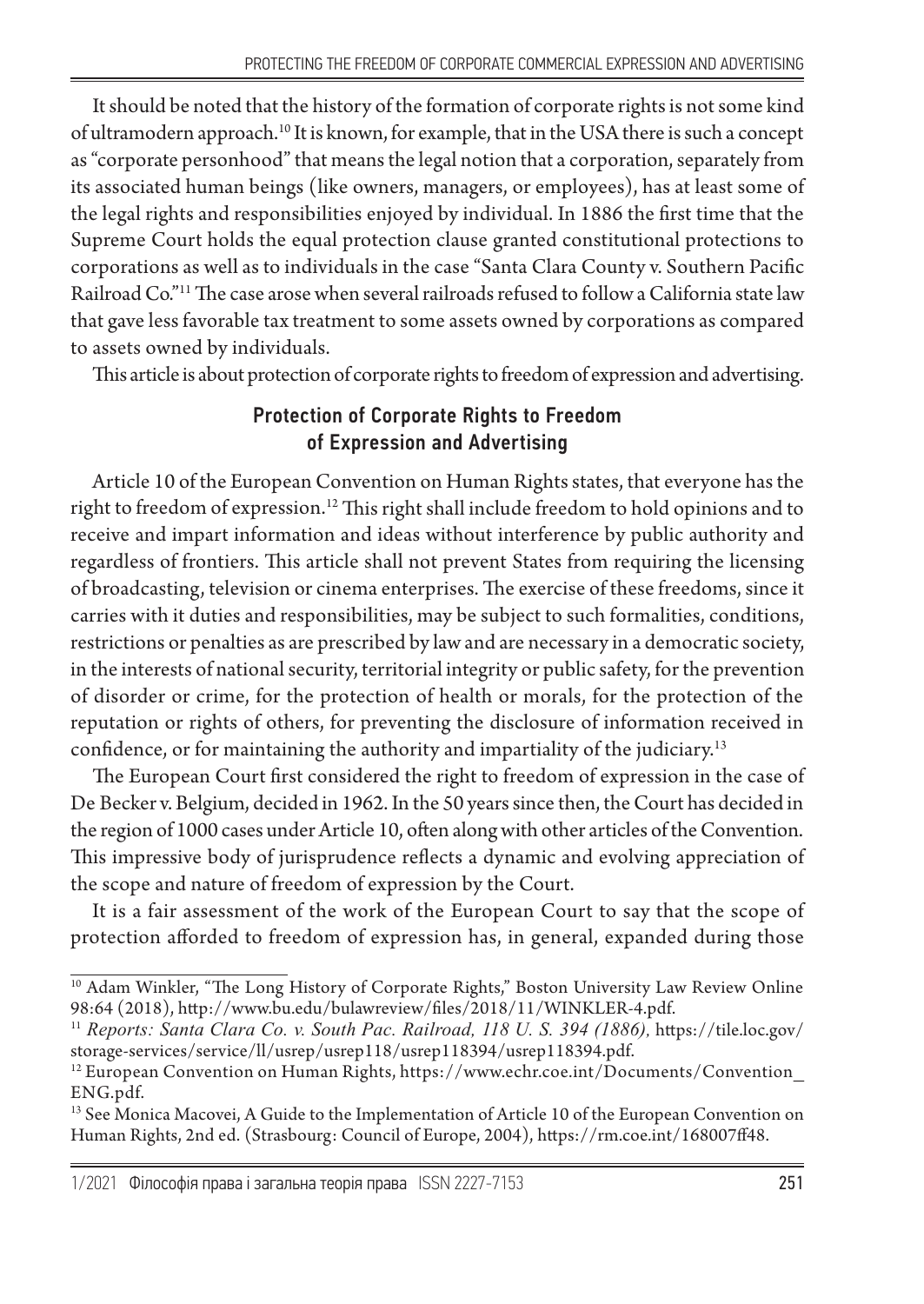50 years, both due to its treatment of new freedom of expression issues and due to a more robust understanding of the nature of this right.<sup>14</sup>

The fundamental principles concerning freedom of expression are well established in the Court's case-law – case "Stoll v. Switzerland" and "Steel and Morris v. the United Kingdom:"

1. Freedom of expression constitutes one of the essential foundations of a democratic society and one of the basic conditions for its progress and for each individual's self-fulfillment. Subject to paragraph 2 of Article 10, it is applicable not only to "information" or "ideas" that are favorably received or regarded as inoffensive or as a matter of indifference, but also to those that offend shock or disturb. Such are the demands of pluralism, tolerance and broadmindedness without which there is no "democratic society." As set forth in Article 10, this freedom is subject to exceptions, which must, however, be construed strictly, and the need for any restrictions must be established convincingly.

2. The adjective "necessary," within the meaning of Article 10 § 2, implies the existence of a "pressing social need." The Contracting States have a certain margin of appreciation in assessing whether such a need exists, but it goes hand in hand with European supervision, embracing both the legislation and the decisions applying it, even those given by an independent court. The Court is therefore empowered to give the final ruling on whether a "restriction" is reconcilable with freedom of expression as protected by Article 10.

3. The Court's task, in exercising its supervisory jurisdiction, is not to take the place of the competent national authorities but rather to review under Article 10 the decisions they delivered pursuant to their power of appreciation. This does not mean that the supervision is limited to ascertaining whether the respondent State exercised its discretion reasonably, carefully and in good faith; what the Court has to do is to look at the interference complained of in the light of the case as a whole and determine whether it was "proportionate to the legitimate aim pursued" and whether the reasons adduced by the national authorities to justify it are "relevant and sufficient." In doing so, the Court has to satisfy itself that the national authorities applied standards which were in conformity with the principles embodied in Article 10 and, moreover, that they relied on an acceptable assessment of the relevant facts.

The ECHR formulated some principles for the protection corporate commercial expression and advertising in its practice. Consider some cases.

In case "Pablo Casado Coca v. Spain" (1994)<sup>15</sup> Mr. Pablo Casado Coca, a Spanish national, lives and practices as a lawyer in Barcelona. After setting up his practice in 1979, he regularly placed notices advertising it in the "miscellaneous advertisements" pages of several Barcelona newspapers. Notices giving details of the applicant's legal practice were published in the newsletter of the "Valldoreitx" Residents' and Property Owners'

<sup>14</sup> Toby Mendel, *A Guide to the Interpretation and Meaning of Article 10 of the European Convention on Human Rights* (Strasbourg: Council of Europe, 2012), 4.

<sup>15</sup> *Casado Coca v. Spain* App no 15450/89 (ECHR, 24 February 1994).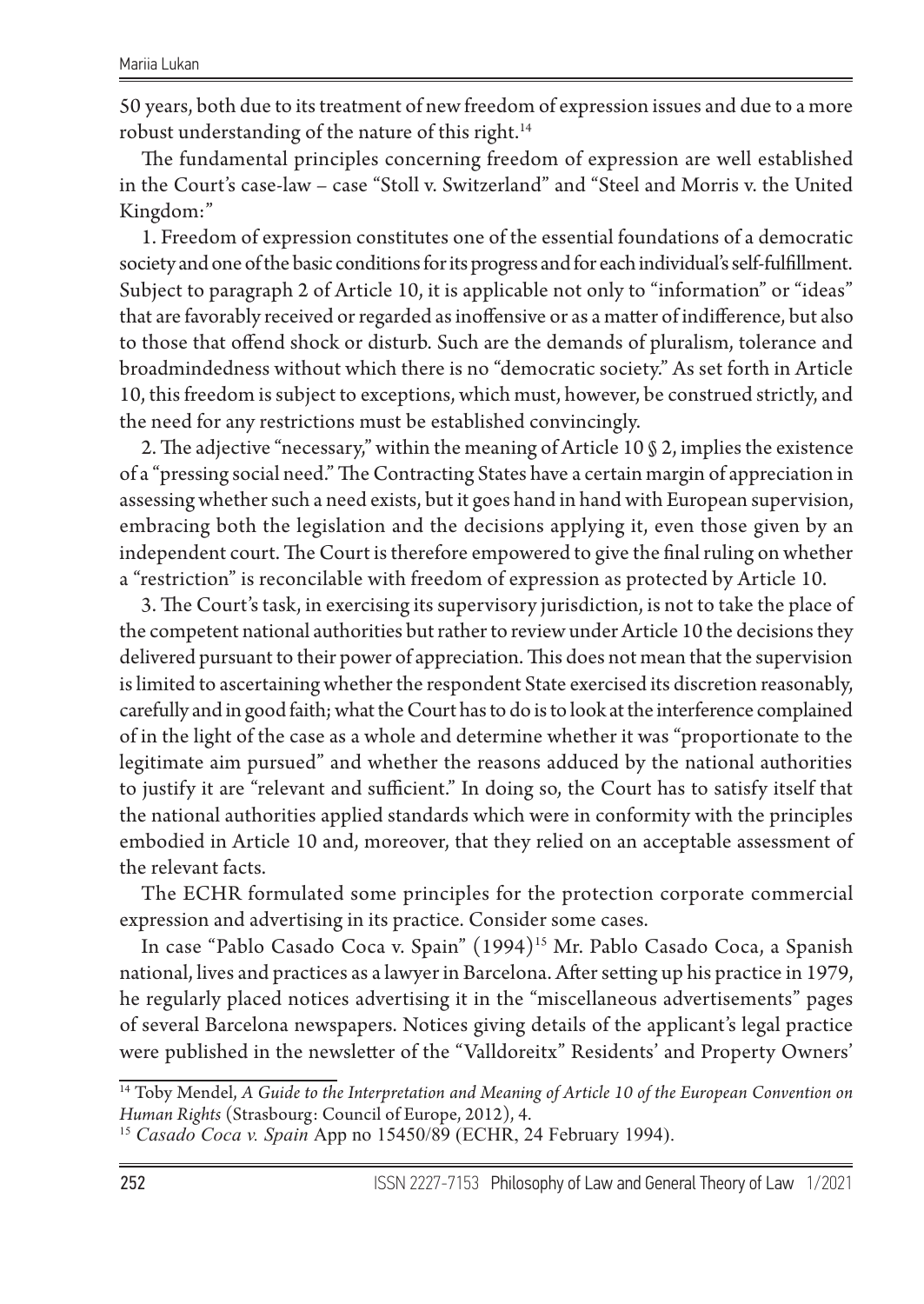Association. They took up approximately one-third of a page and gave the applicant's name, with the title "lawyer," and his office address and telephone number. The Barcelona Bar Council brought disciplinary proceedings against him four times on this account.

Mr. Casado Coca complained of the disciplinary sanction imposed on him by the Barcelona Bar Council for having published a notice about his practice in several issues of a local newsletter. He relied on Article 10 (art. 10) of the Convention.

The Government disputed the applicability of Article 10 (art. 10). They contended that the applicant's notices did not in any way constitute information of a commercial nature but were simply advertising. He had paid for them with the sole aim of securing more clients. Advertising as such did not come within the ambit of freedom of expression; an advertisement did not serve the public interest but the private interests of the individuals concerned. Applying the guarantees of Article 10 (art. 10) to advertising would be tantamount to altering the scope of that Article (art. 10).

The court in this case indicated that the first point out that Article 10 (art. 10) guarantees freedom of expression to "everyone." No distinction is made in it according to whether the type of aim pursued is profit-making or not. Article 10 (art. 10) does not apply solely to certain types of information or ideas or forms of expression, in particular those of a political nature; it also encompasses artistic expression, information of a commercial nature and even light music and commercials transmitted by cable. In the instant case the impugned notices merely gave the applicant's name, profession, address and telephone number. They were clearly published with the aim of advertising, but they provided persons requiring legal assistance with information that was of definite use and likely to facilitate their access to justice. Article 10 (art. 10) is therefore applicable.

Further, the ECHR established the main criteria, which the court evaluates when judging the legality of the national authorities of states in restricting freedom of expression and advertising, these are:

– "prescribed by law" (The Court interprets that a norm cannot be regarded as a "law" unless it is formulated with sufficient precision to enable the citizen to regulate his or her conduct and that he or she must be able – if need be with appropriate advice – to foresee, to a degree that is reasonable in the circumstances, the consequences which a given action may entail);

– "legitimate aim" (The Court may find that an interference does not serve to advance the legitimate aim relied on);

– "necessary in a democratic society" (The Court has developed in its case-law the autonomous concept of whether an interference is "proportionate to the legitimate aim pursued," which is determined having regard to all the circumstances of the case using criteria established in the Court's case-law and with the assistance of various principles and interpretation tools);

Thus, the court carries out "so-called" the three "tests:" the lawfulness of the interference, its legitimacy, and its necessity in a democratic society. The Court then analyses whether the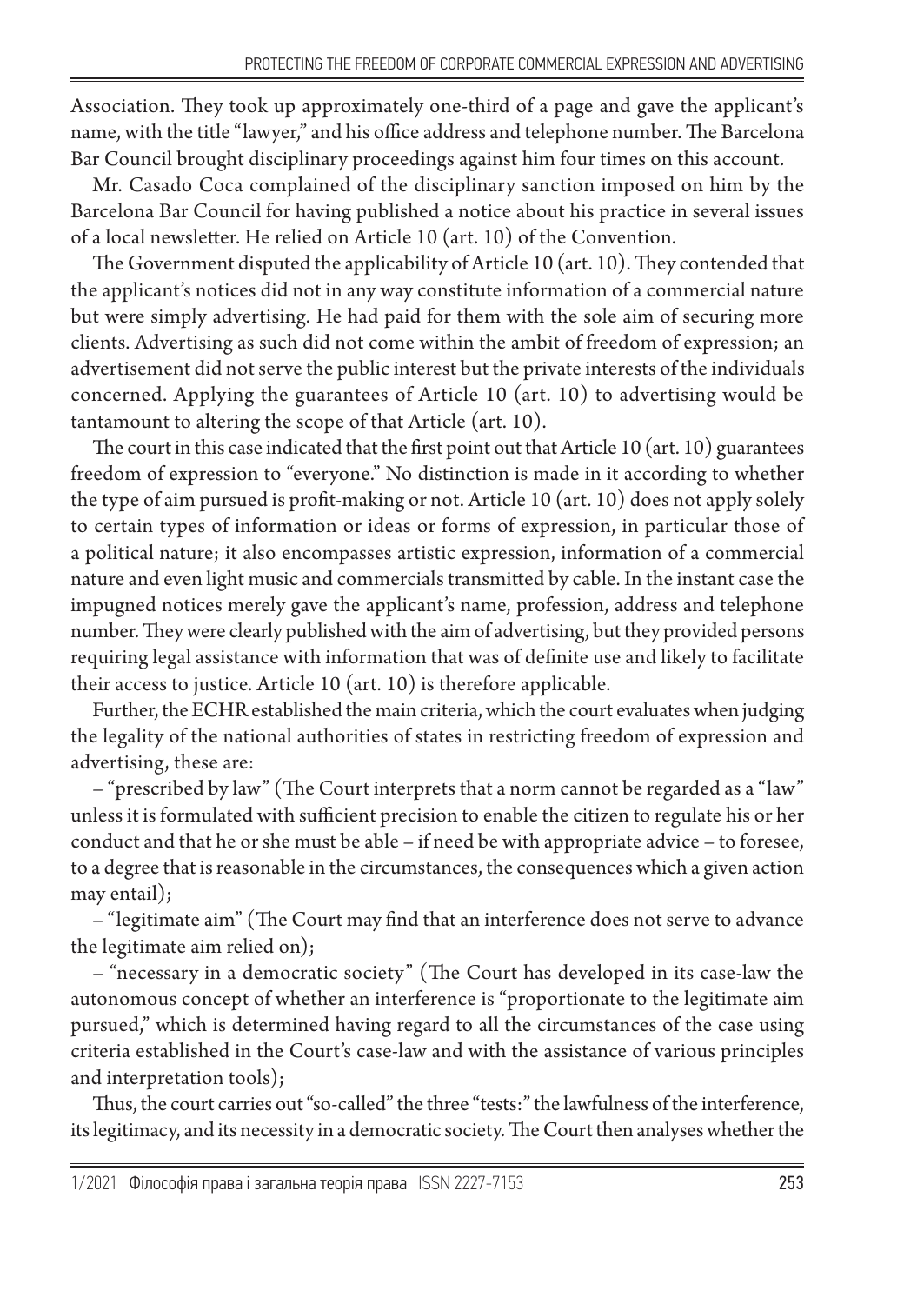interference was "prescribed by law" and whether it "pursued one of the legitimate aims" within the meaning of Article 10 § 2, and lastly whether the interference was "necessary in a democratic society:" in the majority of cases, this is the question which determines the Court's conclusion in a given case.<sup>16</sup>

For example, the Court also applied such a three-step test in the case "VgT Verein Gegen Tierfabriken v. Switzerland"<sup>17</sup> where as a reaction to various television commercials of the meat industry, the applicant association prepared a television commercial lasting fifty-five seconds and consisting of two scenes. The first scene of the film showed a sow building a shelter for her piglets in the forest. Soft orchestrated music was played in the background, and the accompanying voice referred, inter alia, to the sense of family which sows had. The second scene showed a noisy hall with pigs in small pens, gnawing nervously at the iron bars. The accompanying voice stated, inter alia, that the rearing of pigs in such circumstances resembled concentration camps, and that the animals were pumped full of medicaments. The film concluded with the exhortation: "Eat less meat, for the sake of your health, the animals and the environment!"

The applicant association, wishing this film to be broadcast in the programs of the Swiss Radio and Television Company sent a videocassette to the then Commercial Television Company responsible for television advertising which informed the applicant association that it would not broadcast the commercial in view of its "clear political character."

The ECHR found a violation of Article 10 of the Convention.

For example, case of "Sekmadienis v. Lithuania."18 The Lithuanian clothing company Sekmadienis ran an advertising campaign introducing a clothing line by designer R.K. The campaign featured three visual advertisements which were displayed on twenty advertising hoardings in public areas in Vilnius and on R. K.'s website ("the advertisements"). The first of the three advertisements showed a young man with long hair, a headband, a halo around his head and several tattoos wearing a pair of jeans. A caption at the bottom of the image read "Jesus, what trousers!"

The second advertisement showed a young woman wearing a white dress and a headdress with white and red flowers in it. She had a halo around her head and was holding a string of beads. The caption at the bottom of the image read "Dear Mary, what a dress!"

The third advertisement showed the man and the woman together, wearing the same clothes and accessories as in the previous advertisements. The man was reclining and the woman was standing next to him with one hand placed on his head and the other on his shoulder. The caption at the bottom of the image read "Jesus [and] Mary, what are you wearing!"

<sup>&</sup>lt;sup>16</sup> Guide on Article 10 of the European Convention on Human Rights Freedom of expression (Council of Europe/European Court of Human Rights, 2020), 19, https://www.echr.coe.int/Documents/ Guide Art 10 ENG.pdf.

<sup>17</sup> Case of VgT Verein Gegen Tierfabriken v. Switzerland App no 24699/94 (28 June 2001). 18 *Sekmadienis v. Lithuania* App no 69317/14 (30 January 2018).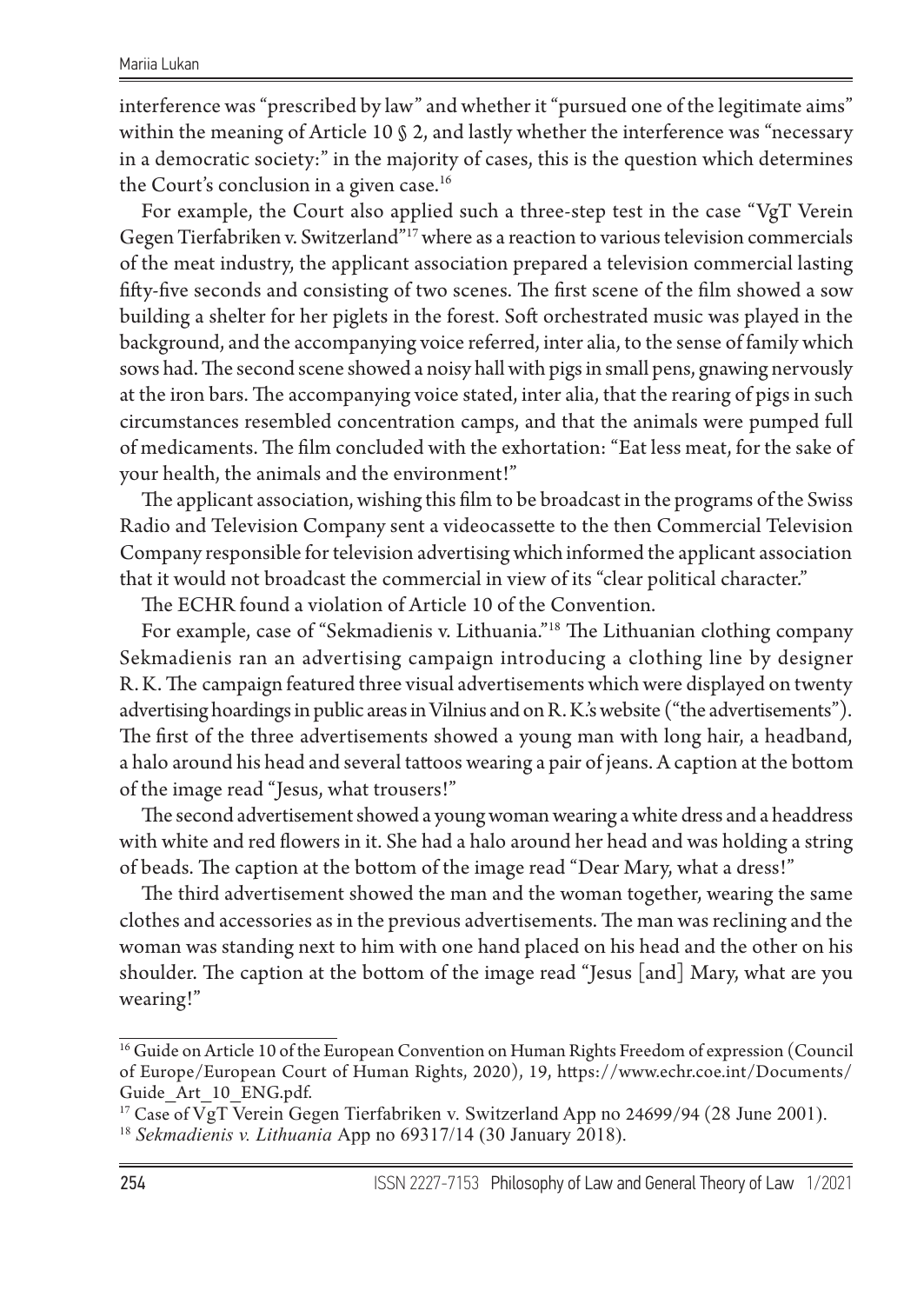The State Consumer Rights Protection Authority ("the SCRPA") received four individual complaints by telephone concerning the advertisements. The individuals complained that the advertisements were unethical and offensive to religious people. Then, the SCRPA received a complaint from a law firm in Kaunas concerning the advertisements. The complaint stated that the advertisements degraded religious symbols, offended the feelings of religious people and created "a danger that society might lose the necessary sense of sacredness and basic respect for spirituality." Sekmadienis was fined for this and challenged it all the way to the highest European court, the ECHR.

In its ruling, the ECHR repeated the principle that there was more scope available for restricting freedom of expression in commercial publications, but also held that this scope had its limits. The Court held that the adverts had not patently gone too far and went on to find that the Lithuanian authorities had not provided convincing reasons why the posters were in breach of public morality. The ECHR felt the arguments were too vague and general:

Court concluded that the domestic authorities failed to strike a fair balance between, on the one hand, the protection of public morals and the rights of religious people, and, on the other hand, the applicant company's right to freedom of expression. The wording of their decisions – such as "in this case the game has gone too far," "the basic respect for spirituality is disappearing," "inappropriate use of religious symbols demeans them and is contrary to universally accepted moral and ethical norms" and "religious people react very sensitively to any use of religious symbols or religious persons in advertising" – demonstrate that the authorities gave absolute primacy to protecting the feelings of religious people, without adequately taking into account the applicant company's right to freedom of expression.<sup>19</sup>

The Sekmadienis v. Lithuania decision makes it clear that there have to be logical and comprehensible reasons for restricting commercial freedom of expression. Generalizations are not enough.

According to the factual circumstances of another case "Mouvement Raëlien Suisse v. Switzerland"20 **–** according to constitution non-profit association "Raël," its aim is to make the first contacts and establish good relations with extraterrestrials. According to the information available on the applicant association's website at the time of the adoption of the present judgment, the Raelian Movement's doctrine is based on Raël's alleged contact with the "Elohim," extraterrestrials with "advanced technology," who are said to have created life on earth and a number of world religions, including Christianity, Judaism and Islam. The Raelian Movement's followers believe that scientific and technical progress is of fundamental importance and that cloning and the "transfer of conscience" will enable man to become immortal. In that connection the Raelian Movement has expressed opinions in favour of human cloning.

<sup>19</sup> *Sekmadienis v. Lithuania* App no 69317/14 (30 January 2018). <sup>20</sup> *Mouvement Raëlien Suisse v. Switzerland* App no 16354/06 (13 July 2012).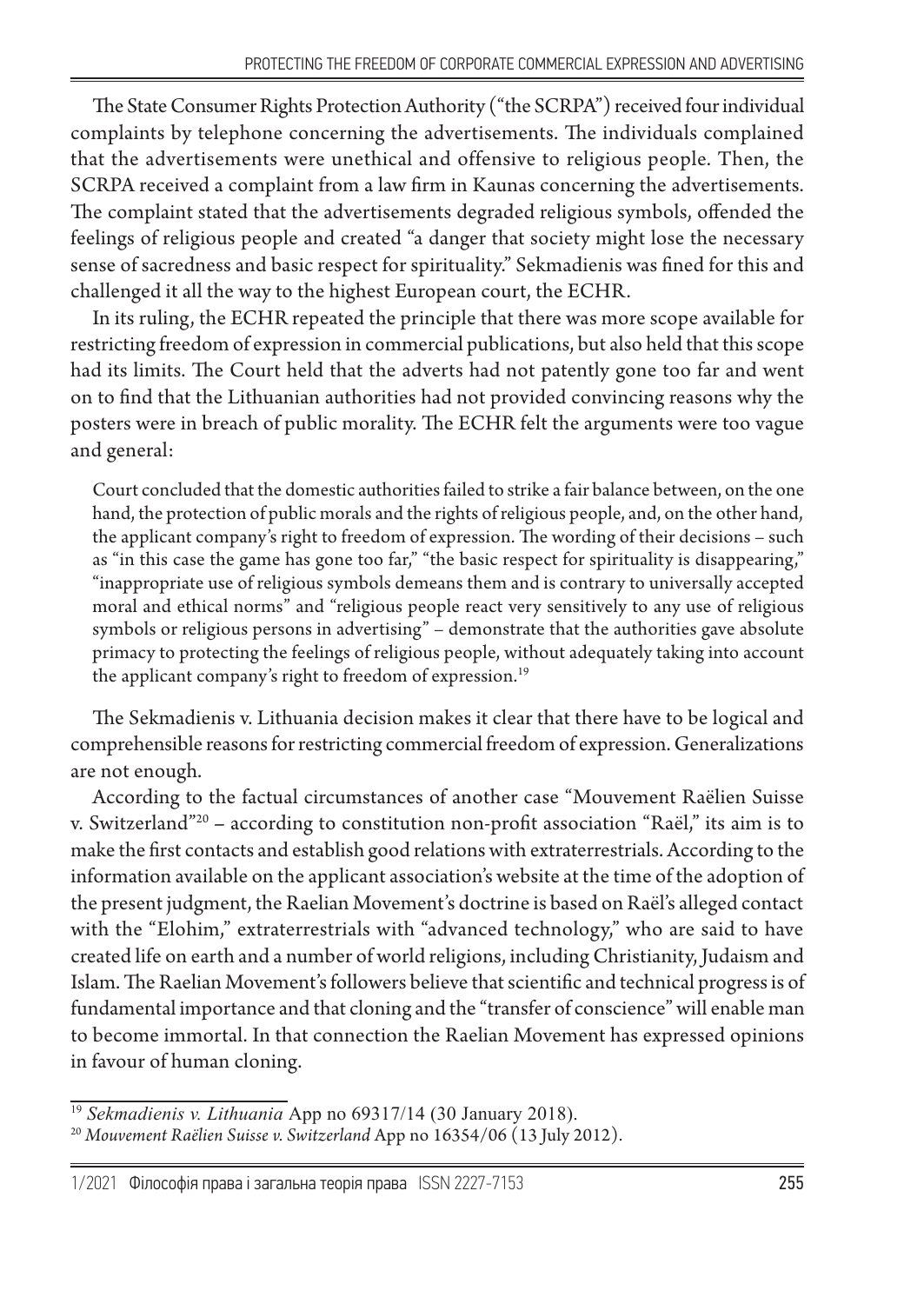"Raël," requested authorization from the police administration for the city of Neuchâtel (the "police administration") to conduct a poster campaign, featured in the upper part the following wording in large yellow characters on a dark blue background: "The Message from Extraterrestrials;" in the lower part of the poster, in characters of the same size but in bolder type, the address of the Raëlian Movement's website, together with a telephone number in France, could be seen; at the very bottom was the phrase "Science at last replaces religion." The middle of the poster was taken up by pictures of extraterrestrials' faces and a pyramid, together with a flying saucer and the Earth. The police administration denied authorization, referring to two previous refusals. It had been indicated in a French parliamentary report on sects, dating from 1995, and in a judgment of the president of the Civil Court for the district of La Sarine (Canton of Fribourg), that the Raëlian Movement engaged in activities that were contrary to public order ("*ordre public"*) and immoral. In a decision of 19 December 2001 the municipal council of the city of Neuchâtel dismissed an appeal from the applicant association, finding that it could not rely on the protection of religious freedom because it was to be regarded as a dangerous sect. The interference with freedom of expression had been based on Article 19 of the Administrative Regulations for the City of Neuchâtel (the "Regulations"); its purpose was to protect the public interest and it was proportionate, since the organization advocated, among other things, human cloning, "geniocracy" and "sensual meditation."

The ECHR in this case ruled that the very purpose of Article 10 of the Convention is to preclude the State from assuming the role of watchman for truth and from prescribing what is orthodox in matters of opinion. The State must strictly adhere to the principle of content-neutrality when it decides how to make a public space available; refraining from banning a campaign on the pretext that authorization could imply approval or tolerance of the opinions in question. Such prohibitions are not compatible with the pluralism inherent in democratic societies, where ideas are freely exchanged in a public space and truth and error emerge from an unrestricted confrontation of ideas. As John Stuart Mill put it, "The peculiar evil of silencing the expression of an opinion is that it is robbing the human race; posterity as well as the existing generation; those who dissent from the opinion, still more than those who hold it. If the opinion is right, they are deprived of the opportunity of exchanging error for truth: if wrong, they lose, what is almost as great a benefit, the clearer perception and livelier impression of truth, produced by its collision with error."

In the instant case, having regard to the State's negative obligation to refrain from interfering with the applicant association's freedom of expression, the mixed nature of the association's speech, the legality of the speech, the association's website and statutory purposes at the material time, the inexistence of any clear and imminent danger resulting from this speech and the contradictory and arbitrary scope of the poster ban, and after examining the decisions given by the competent authorities in the light of the narrow margin of appreciation applicable to the case, the court cannot but conclude, that the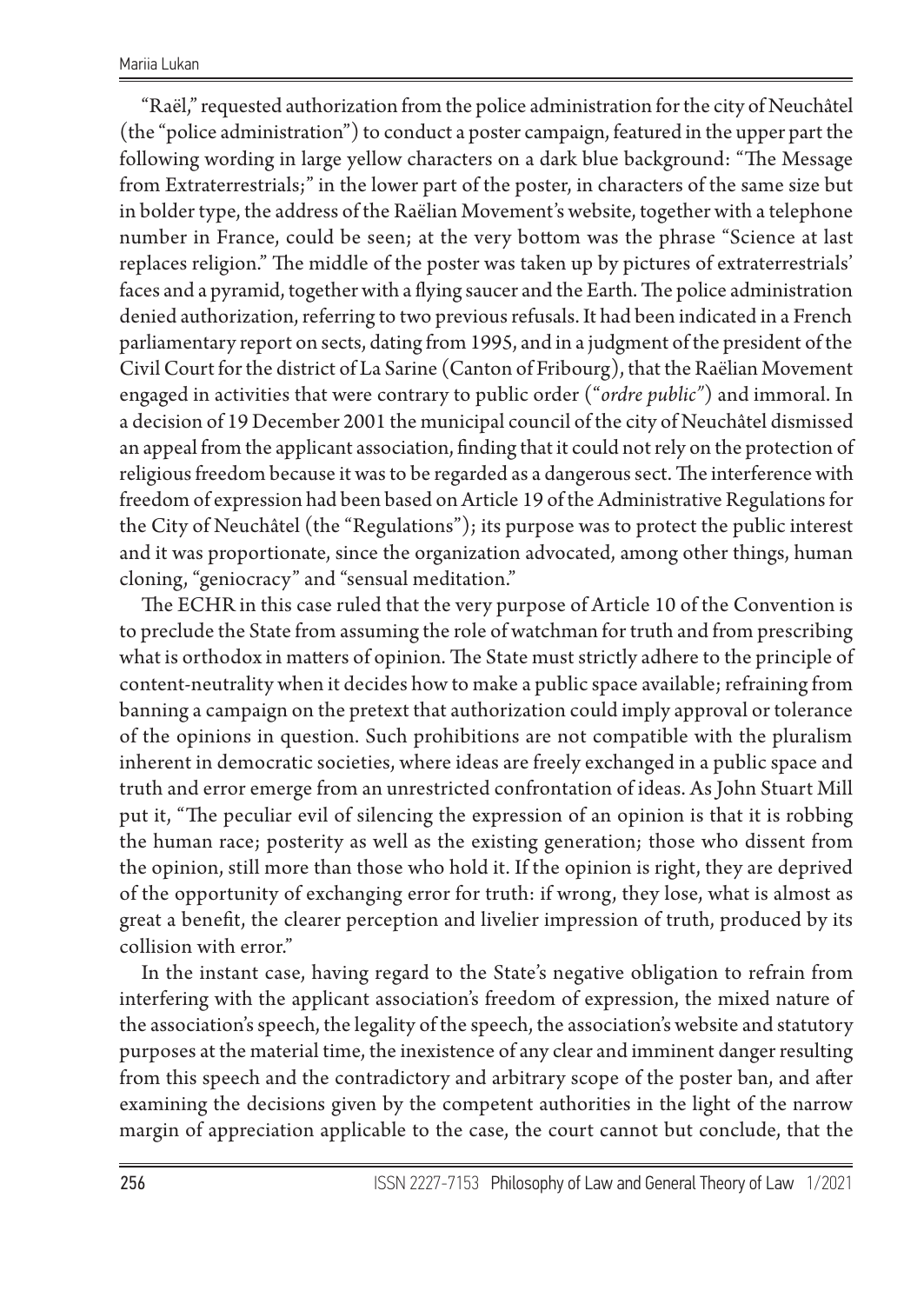reasons on which the impugned ban was based were not sufficient and that the interference did not correspond to a pressing social need.

### Conclusion

In author's opinion, the criteria developed by the court for assessing the protection of the right to freedom of corporate commercial expression and advertising are fair and effective. In view of the fact that the Convention is a living mechanism, interpreted in the light of present-day conditions and understandings, the emergence of new improved approaches in determining the degree and presence of a violation in this area is not excluded.

It is true that in today's marketplace, corporations have the right to defend their rights, including freedom of expression and advertising, to defend themselves, for example, from the unfair competition when a corporation is attacked by unfair accusations or is subjected to unfounded allegations that affect the business reputation of the corporation.

Together with that, corporations must also respect and not violate human rights. Creating a truly effective mechanism for monitoring corporate human rights compliance can balance the scales of "opponents" and "supporters" of recognizing the right of corporations to defending themselves by invoking the European Convention on Human Rights.

© M. Lukan

# Bibliography

- Bonfanti, Angelica. *Business and Human Rights in Europe International Law Challenges.* London: Routledge, 2020.
- Emberland, Marius. *The Human Rights of Companies: Exploring the Structure of ECHR Protection*. Oxford: Oxford University Press, 2006.
- *Guide on Article 10 of the European Convention on Human Rights. Freedom of expression.* Council of Europe/European Court of Human Rights, 2020. https://www.echr.coe.int/Documents/ Guide Art 10 ENG.pdf.
- Kulick, Andreas. "Corporate Human Rights?" *European Journal of International Law* 32 (2) (2021): 537–70. https://doi.org/10.1093/ejil/chab040.
- Lane, Lottie. "The Horizontal Effect of International Human Rights Law in Practice. A Comparative Analysis of the General Comments and Jurisprudence of Selected United Nations Human Rights Treaty Monitoring Bodies." *European Journal of Comparative Law and Governance* 5 (2018): 5–88. https://brill.com/view/journals/ejcl/5/1/article-p5\_5.xml?language=en&body=citedBy-39140.
- Macovei, Monica. *A Guide to the Implementation of Article 10 of the European Convention on Human Rights*. 2nd ed*.* Strasbourg: Council of Europe, 2004. https://rm.coe.int/168007ff48.
- Mendel, Toby. *A Guide to the Interpretation and Meaning of Article 10 of the European Convention on Human Rights*. Strasbourg: Council of Europe, 2012. https://rm.coe.int/16806f5bb3.
- Muijsenbergh, Winfried H. van den, and Rezai Sam. "Corporations and the European Convention on Human Rights." *McGeorge Global Bus. & Dev.L. J.* 25(1) (2012): 43–68.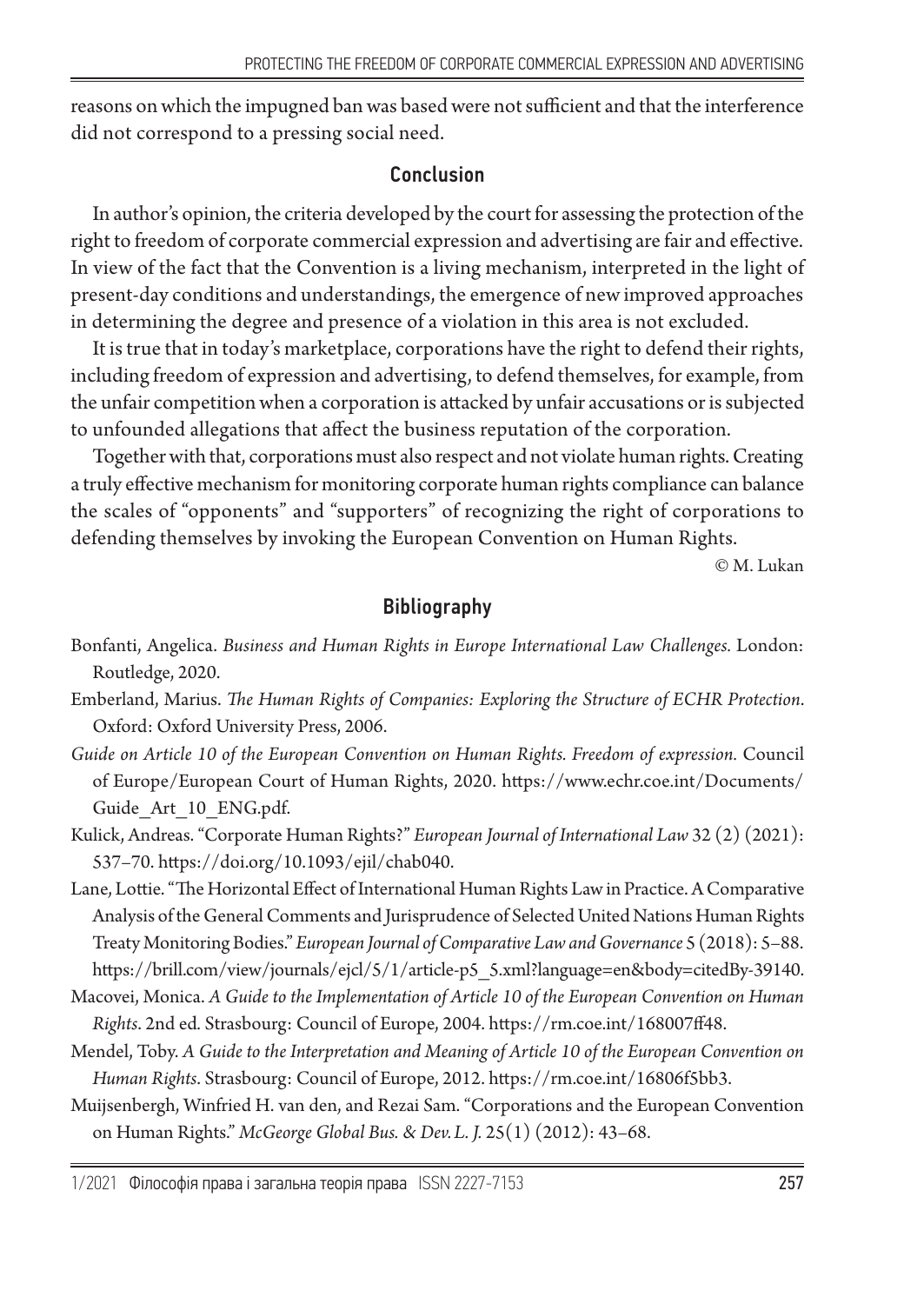UN, *The Business Guidelines for Human Rights* (2011). https://www.ohchr.org/Documents/ Publications/GuidingPrinciplesBusinessHR\_EN.pdf.

Winkler, Adam. "The Long History of Corporate Rights." *Boston University Law Review Online* 98:64 (2018): 64–69. http://www.bu.edu/bulawreview/files/2018/11/WINKLER-4.pdf.

#### **Марія Лукань. Захист свободи корпоративного комерційного висловлювання та реклами**

**Анотація.** Європейський суд з прав людини (ЄСПЛ, Суд) послідовно у своїй практиці визнає корпорації суб'єктами, що підпадають під сферу захисту Конвенції про захист прав людини і основоположних свобод (Конвенція.)

Сприйняття ЄСПЛ корпорацій "бенефіціарами" прав людини піддається критиці, пов'язаній із концептуальною несумісністю (права людини можуть поширюватися лише на людей), та звинуваченнями у тому, що поки компанії відмовляються приймати зобов'язання щодо дотримання прав людини, вони не повинні мати змогу отримувати вигоду від їхнього захисту.

У науковій літературі існує дискусія, пов'язана з філософським та юридичним обґрунтуванням надання корпораціям прав людини. Є зрозумілим, що права людини – для людини. Тому потребують філософського осмислення і теоретичного обґрунтування питання екстраполяції захисту прав людини на корпорації, оскільки корпорації мають певний вплив на економічне та соціальне життя людей, людина в цьому контексті є слабшою стороною. До яких наслідків це призведе?

У цій статті буде розглянуто підходи ЄСПЛ до захисту корпорацій на свободу вираження і реклами на підставі ст. 10 Конвенції.

Основними принципами захисту свободи корпоративного вираження поглядів та реклами є: 1) корпорація має право не лише на захист свободи вираження поглядів та реклами, що застосовується не лише до "інформації" чи "ідеї," які сприятливо (позитивно) сприймаються суспільством, а й на ті, що розцінюються як образливі чи шокуючі. Такими є вимоги плюралізму, толерантності та широкого мислення, без яких не існує "демократичного суспільства;" 2) захист свободи вираження корпорацій підлягає виняткам, які, однак, повинні тлумачитися суворо, а необхідність будь-яких обмежень повинна бути достатньо переконливою; 3) винятки із захисту свободи вираження поглядів передбачають існування "нагальної соціальної потреби," яка визначає, чи сумісне "обмеження" зі свободою вираження поглядів, яка захищена ст. 10 Конвенції; 4) завданням Європейського суду з прав людини під час здійснення правосуддя є визначення того, чи були обмеження "пропорційні законній меті, яка ставиться," і чи підстави, наведені національними органами влади для їх обґрунтування, є "актуальними та достатніми." Роблячи це, Суд повинен переконатися у тому, що національні органи влади застосовували стандарти, які відповідали принципам, закріпленим у ст. 10 Конвенції, і, крім того, що вони спиралися на прийнятну оцінку відповідних фактів.

На думку авторки, розроблені ЄСПЛ критерії оцінки захисту права на свободу корпоративного комерційного вираження та реклами є справедливими й ефективними. З огляду на той факт, що Конвенція є живим механізмом, який слід інтерпретувати в "світлі" сучасних умов, не слід виключати і появу нових вдосконалених підходів до визначення ступеня та наявності порушення в цій галузі. Це правда, що в умовах сучасного ринку корпорації мають право захищати свої права, включаючи свободу вираження поглядів та реклами, зокрема від недобросовісної конкуренції, коли корпорацію "атакують" несправедливі звинувачення або висуваються необґрунтовані звинувачення, що псують її ділову репутацію. Поряд із цим корпорації також повинні поважати і дотримуватися прав людини. На думку авторки, створення насправді ефективного механізму контролю за дотриманням корпораціями прав людини може збалансувати ваги "опонентів" та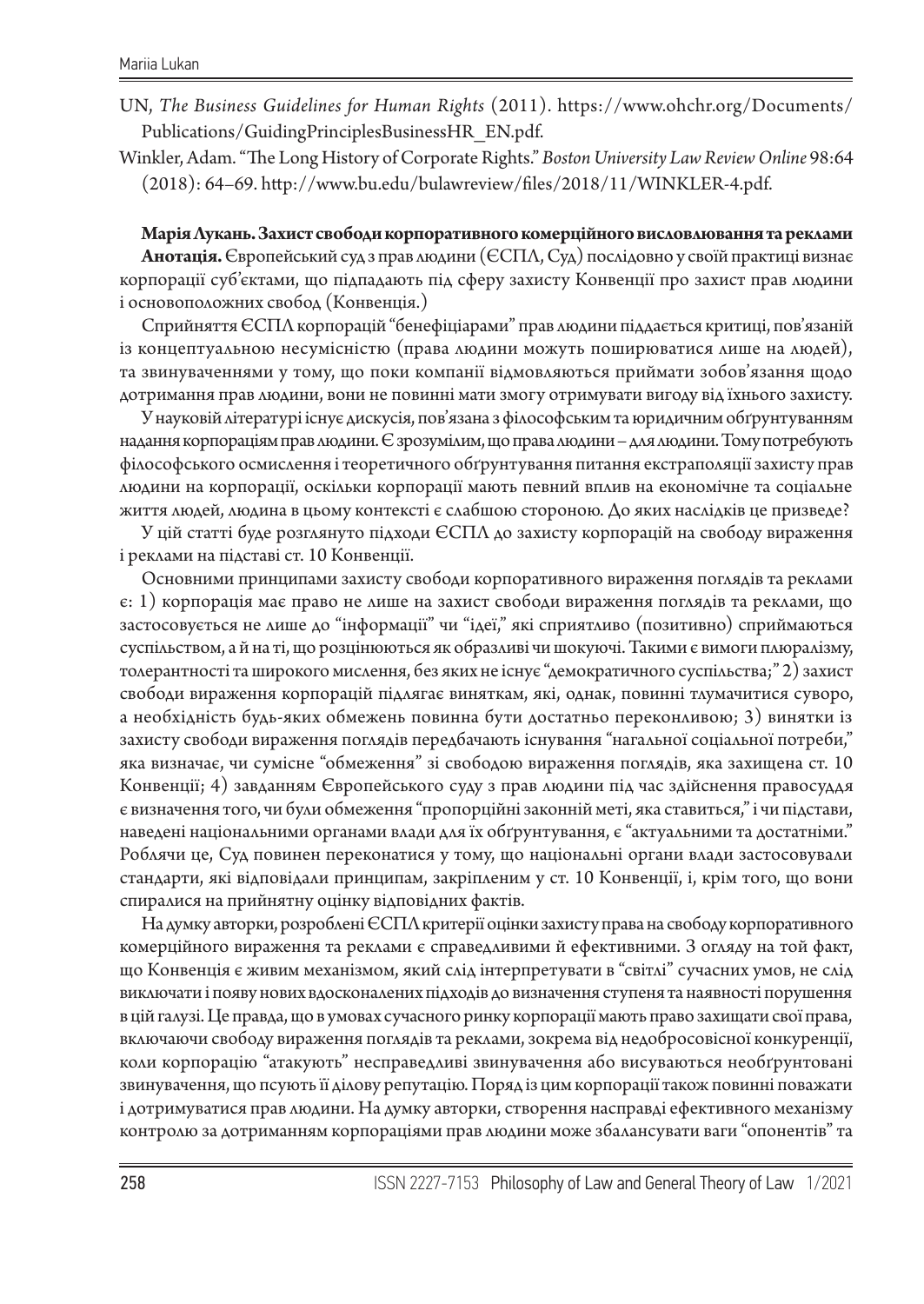"прихильників" визнання права корпорацій на захист, посилаючись на принципи Конвенції про захист прав людини і основоположних свобод.

**Ключові слова:** права корпорацій; захист прав корпорацій; право на свободу вираження та реклами; ЄСПЛ; ст. 10 ЄКПЛ.

**Мария Лукань. Защита свободы корпоративного коммерческого высказывания и рекламы Аннотация.** Европейский суд по правам человека (ЕСПЧ, Суд) последовательно в своей практике признает корпорации субъектами, которые подпадают под сферу защиты Конвенции о защите прав человека и основных свобод (Конвенція.)

Восприятие Судом корпораций "бенефициарами" прав человека подвергается критике, связанной с концептуальной несовместимостью (права человека могут распространяться только на людей). И обвинениями в том, что пока компании отказываются принимать обязательства по соблюдению прав человека, они не должны иметь возможности получать выгоду от их защиты.

В научной литературе существует дискуссия, связанная с философским и юридическим обоснованием предоставления корпорациям прав человека. Является понятным, что права человека – существуют для человека. Поэтому требуют философского осмысления и теоретического обоснования вопросы экстраполяции защиты прав человека на корпорации, поскольку корпорации имеют определенное влияние на экономическую и социальную жизнь людей, а человек в данном контексте выступает слабой стороной. К каким последствиям это приведет?

В данной статье будут рассмотрены подходы Европейского суда по правам человека к защите прав корпораций на свободу выражения и рекламы на основании ст. 10 Конвенции.

Основными принципами защиты свободы корпоративного выражения и рекламы являются: 1) корпорация имеет право не только на защиту свободы слова и рекламы, применяется не только к "информации" или "идее," которые благоприятно (положительно) воспринимаются обществом, но и на те, которые расцениваются как оскорбительные или шокирующие. Таковы требования плюрализма, толерантности без которых не может существовать "демократическое общество;" 2) защита свободы выражения корпораций подлежит исключениям, которые, однако, должны толковаться строго, а необходимость каких-либо ограничений должна быть достаточно убедительной; 3) исключения из защиты свободы слова предусматривают существование "неотложной социальной потребности," которая определяет, совместное "ограничения" со свободой выражения мнений, которая защищена ст. 10 Конвенции; 4) задачей Суда является определение того, были ли ограничения, "пропорциональны преследуемой законной цели". А основания, приведенные национальными органами власти для их обоснования – "актуальными и достаточными." Делая это, Суд должен убедиться в том, что национальные органы власти применяли стандарты, которые соответствовали принципам, закрепленным в ст. 10 Конвенции, и, кроме того, что они опирались на приемлемую оценку соответствующих фактов.

По мнению автора, разработанные ЕСПЧ критерии оценки защиты права на свободу корпоративного коммерческого выражения и рекламы справедливы и эффективны. Учитывая тот факт, что Конвенция является живым механизмом, который следует интерпретировать в "свете" современных условий, не следует исключать и появление новых усовершенствованных подходов к определению степени и наличия нарушений в этой области. Это правда, что в условиях современного рынка корпорации имеют право защищать свои права, включая свободу слова и рекламы, защищаться, например, от недобросовестной конкуренции, когда корпорацию "атакуют" несправедливые обвинения или выдвигаются необоснованные обвинения, которые портят ее деловую репутацию. Наряду с этим корпорации также должны уважать и соблюдать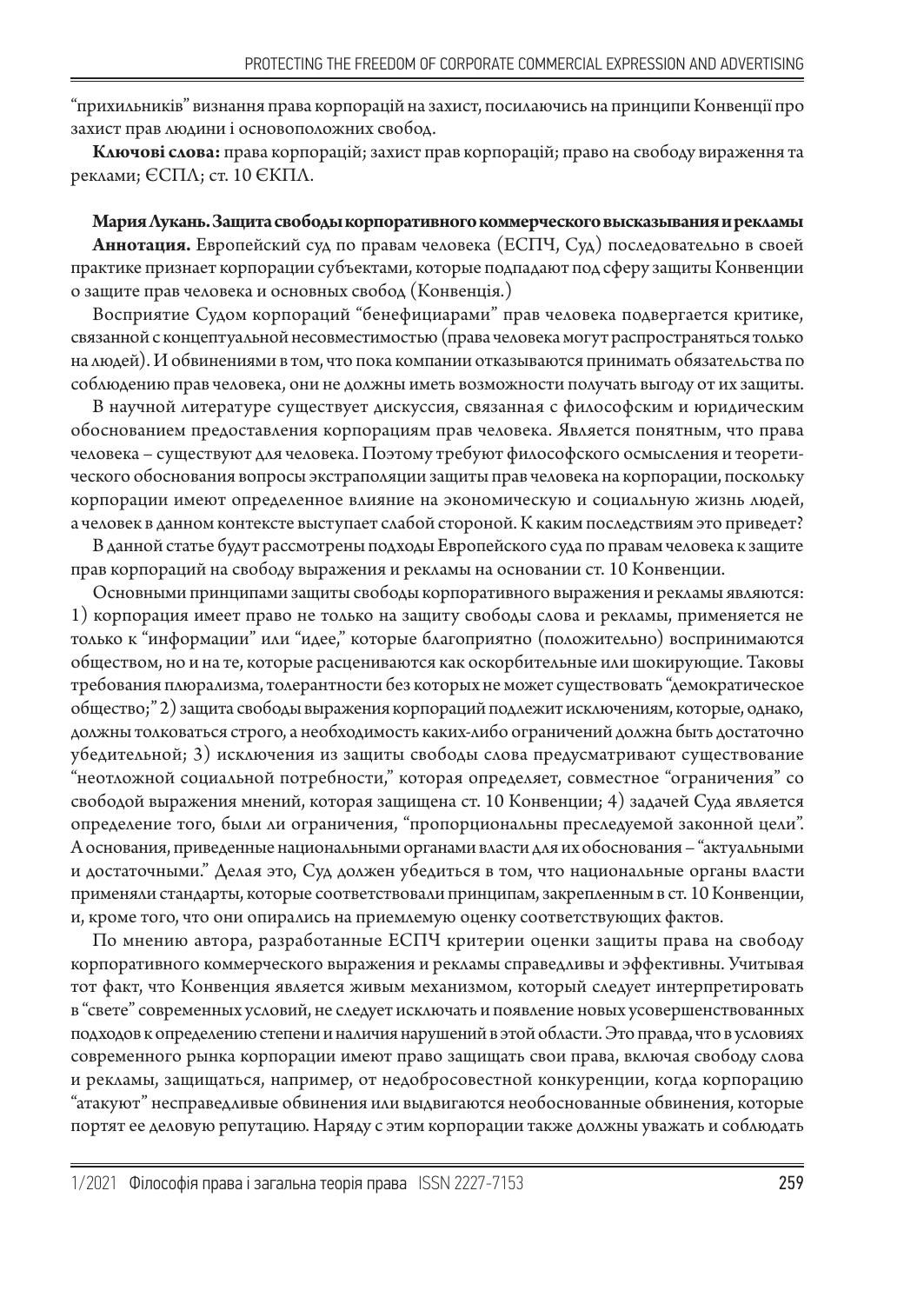права человека. По мнению автора, создание на самом деле эффективного механизма контроля над соблюдением корпорациями прав человека поможет сбалансировать веса "оппонентов" и "сторонников" признание права корпораций на защиту, ссылаясь на принципы Конвенции о защите прав человека и основных свобод.

**Ключевые слова:** права корпораций; защита прав корпораций; право на свободу выражения и рекламы; ЕСПЧ; ст. 10 ЕКПЧ.

#### **Mariia Lukan. Protecting the Freedom of Corporate Commercial Expression and Advertising**

**Abstract.** The European Court of Human Rights (ECHR) has consistently recognized corporations as entities falling within the scope of protection of the European Convention on Human Rights. The ECHR's perception of corporations as "beneficiaries" of human rights is subject to criticism for conceptual incompatibility (human rights can only apply to people) and accusations that as long as companies refuse to commit to human rights, they should not be able to benefit from their protection).

There is a discussion in the scientific literature about the philosophical and legal rationale for granting corporations human rights. It is clear that human rights are for man. Therefore, they need a philosophical understanding and theoretical substantiation of the issue of extrapolation of human rights protection to corporations; because corporations have a certain impact on the economic and social life of people, people in this context are the weaker sides. What are the consequences?

This article will consider the European Court of Human Rights' approaches to protecting corporations for freedom of expression and advertising under Article 10 of the Convention on Human Rights.

The main principles of protection of freedom of corporate expression and advertising are: 1) the corporation has the right not only to protect freedom of expression and advertising, which applies not only to "information" or "ideas" that are favorably (positively) perceived by society, but also those that are considered offensive or shocking. Such are the demands of pluralism, tolerance and broad-mindedness, without which there is no "democratic society;" 2) the protection of freedom of expression of corporations is subject to exceptions, which, however, must be interpreted strictly, and the need for any restrictions must be sufficiently convincing; 3) exceptions to the protection of freedom of expression presuppose the existence of an "urgent social need" which determines whether a "restriction" is compatible with freedom of expression, which is protected by Article 10 of the ECHR; 4) The task of the European Court of Human Rights in the administration of justice is to determine whether the restrictions were "proportionate to the legitimate aim pursued" and whether the grounds given by the national authorities to justify them were "relevant and sufficient." In doing so, the Court must satisfy itself that the domestic authorities applied standards which complied with the principles enshrined in Article 10 of the Convention and, in addition, relied on an acceptable assessment of the relevant facts.

According to the author, the criteria developed by the ECHR for assessing the protection of the right to freedom of corporate commercial expression and advertising are fair and effective. Given the fact that the European Convention on Human Rights is a living mechanism that should be interpreted in the "light" of modern conditions, the emergence of new improved approaches to determining the extent and existence of violations in this area should not be ruled out. It is true that in today's marketplace, corporations have the right to defend their rights, including freedom of expression and advertising, and to protect themselves, for example, from unfair competition, when a corporation is "attacked" by unfair accusations or baseless accusations that damage its business reputation. In addition, corporations must also respect and respect human rights. According to the author, the creation of a truly effective mechanism for monitoring the observance of human rights by corporations